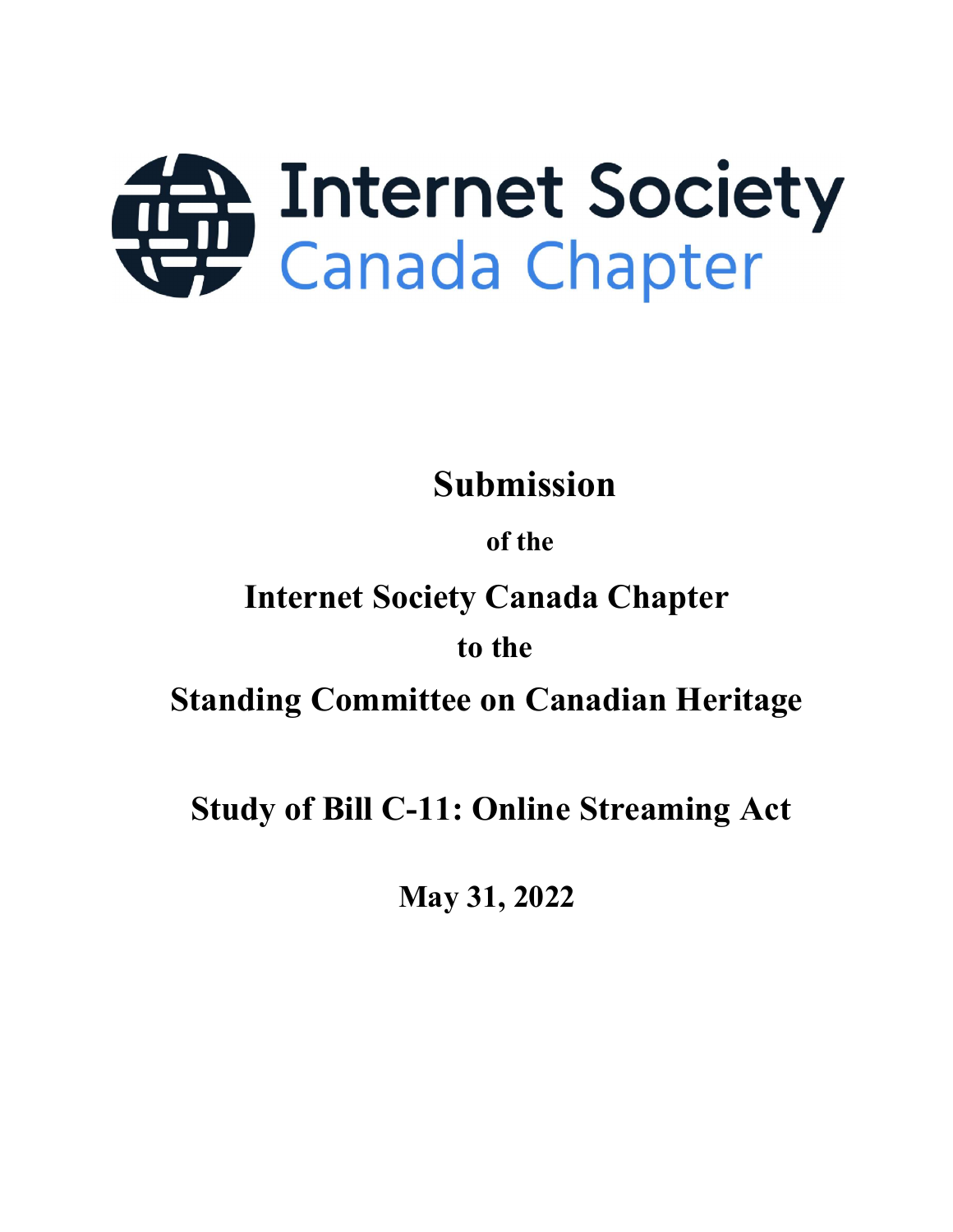#### Who we are

1. The Internet Society Canada Chapter (ISCC) is a not-for-profit corporation that engages in internet legal and policy issues to advocate for an open, accessible and affordable internet for Canadians. An open internet means one in which ideas and expression can be communicated and received except where limits have been imposed by law. An accessible internet is one where all persons and all interests can freely access websites that span all legal forms of expression. An affordable internet is one by which all Canadians can access internet services at a reasonable price.

## The Objectives of C-11

- 2. Bill C-11 has a number of objectives, and those need to be considered specifically. As we understand it, the following are the key objectives of C-11:
	- a. To give recognition to and support to important constituent parts of Canadian society, and to highlight the importance of reflecting them within the Canadian broadcasting system: these include Indigenous societies and languages, French and English minority language communities, and LGBTQ+ and BIPOC communities;
	- b. To require Internet streaming services to contribute to the financing and production of uniquely Canadian programming;
	- c. To create a level regulatory playing field between online streaming services and traditional broadcasters.

## ISCC's Position on C-11

- 3. ISCC's position on the objectives of C-11 are as follows:
	- a. ISCC agrees with and supports the extension of Canada's broadcasting policy to the recognition and support of further elements of Canadian society. This initiative follows on and expands the recognition offered by the 1991 Broadcasting Act to the diversity of Canadian society and the need for that diversity to be reflected through the programming that is offered by our broadcasting system;
	- b. ISCC supports a requirement that the major online streaming services, those that derive revenue from the Canadian market for Internet content, contribute to the creation of uniquely Canadian programs. Unfortunately, C-11, despite this objective, makes no effort to confine its application to the important streaming services: C-11 expands broadcasting regulation to all audio and audio-visual services on the Internet without regard to the size, importance or purpose of the content or its provider. ISCC is therefore forced to oppose the approach of C-11 –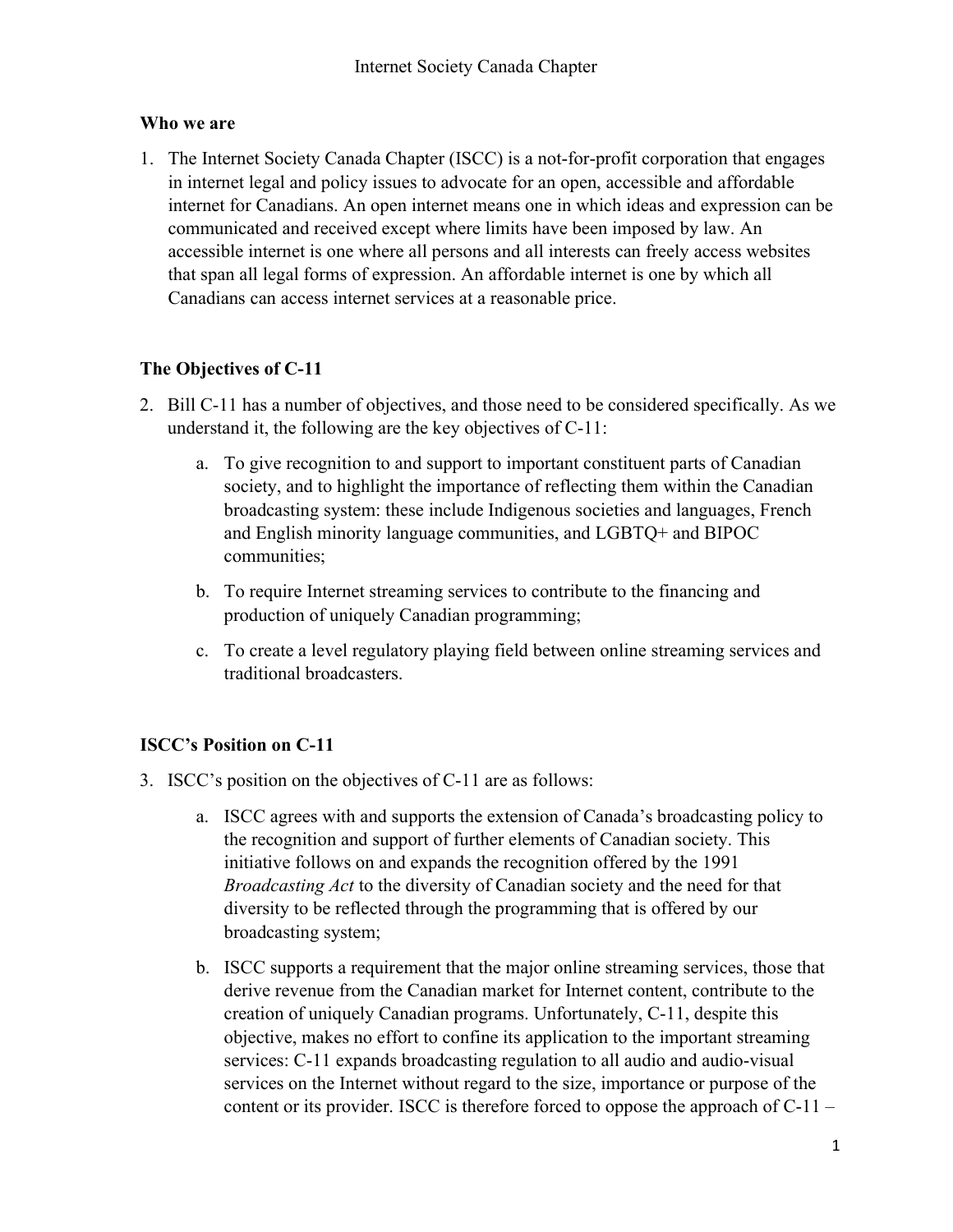an approach that fails to differentiate between a podcast produced in a residential basement and a major release motion picture featured on Netflix.

c. ISCC is fundamentally opposed to the regulation of the Internet as broadcasting: it is neither possible nor beneficial. Internet streaming services are simply not broadcasting. A level playing field between over-the-air broadcasters and online streaming services is illusory.

#### The Structure of this Submission

- 4. In the first part of this Submission, we elaborate our reasons for opposing the present incarnation of C-11. ISCC hopes that it may persuade those of open mind that C-11 is contrary to the interests of Canadian consumers, Canadian creators, and Canadian culture and identity writ large.
- 5. In the second part of this Submission, we make suggestions for changes that may limit the harm that C-11 poses to both Internet based services and to Canadian users of the Internet. Our intent is twofold. First, to protect the interest of Canadians who use the Internet to communicate, to learn, to gain exposure to differing views, and to be entertained according to their personal tastes and interests. Second, we seek to safeguard the interests of those who choose to use the Internet for the free expression of their culture, beliefs and opinions – including those of Canada's digital-first creators.

#### Bill C-11 is Fundamentally Flawed

#### Internet Streaming is Not Broadcasting

- 6. The term "broadcasting" has a defined meaning. Either there are a set of attributes that make broadcasting a defined concept, a limited set of things or systems, or broadcasting has the widest possible generality. In the latter case, broadcasting could devolve into any form of communication that Parliament says it is, without regard to the actual attributes and properties of the subject matter. In short, by this reasoning, Parliament could declare email to be broadcasting. Or a written letter could be "broadcasting" and its contents regulated by the state. We shall make the case that the bill, as written, so broadly expands the idea of what is "broadcasting" that it has escaped any previous rationale that justified regulation by government. In short, Bill C-11, by extending the definition of broadcasting to include vast amounts of the Internet has expanded the definition of "broadcasting" beyond sense or reason.
- 7. Broadcasting, as the word suggests, and as people have understood it, is a technology that involves one person (the broadcaster) speaking to many thousands (the audience). The direction of traffic is one way. The audience has limited choices in what it could hear or view, or when and where to hear or view it. The audience, apart from the ability to change channels (very limited in the heyday of radio and television) or to shut of the receiver, was captive. Broadcasting regulation had two purposes: to protect the airwaves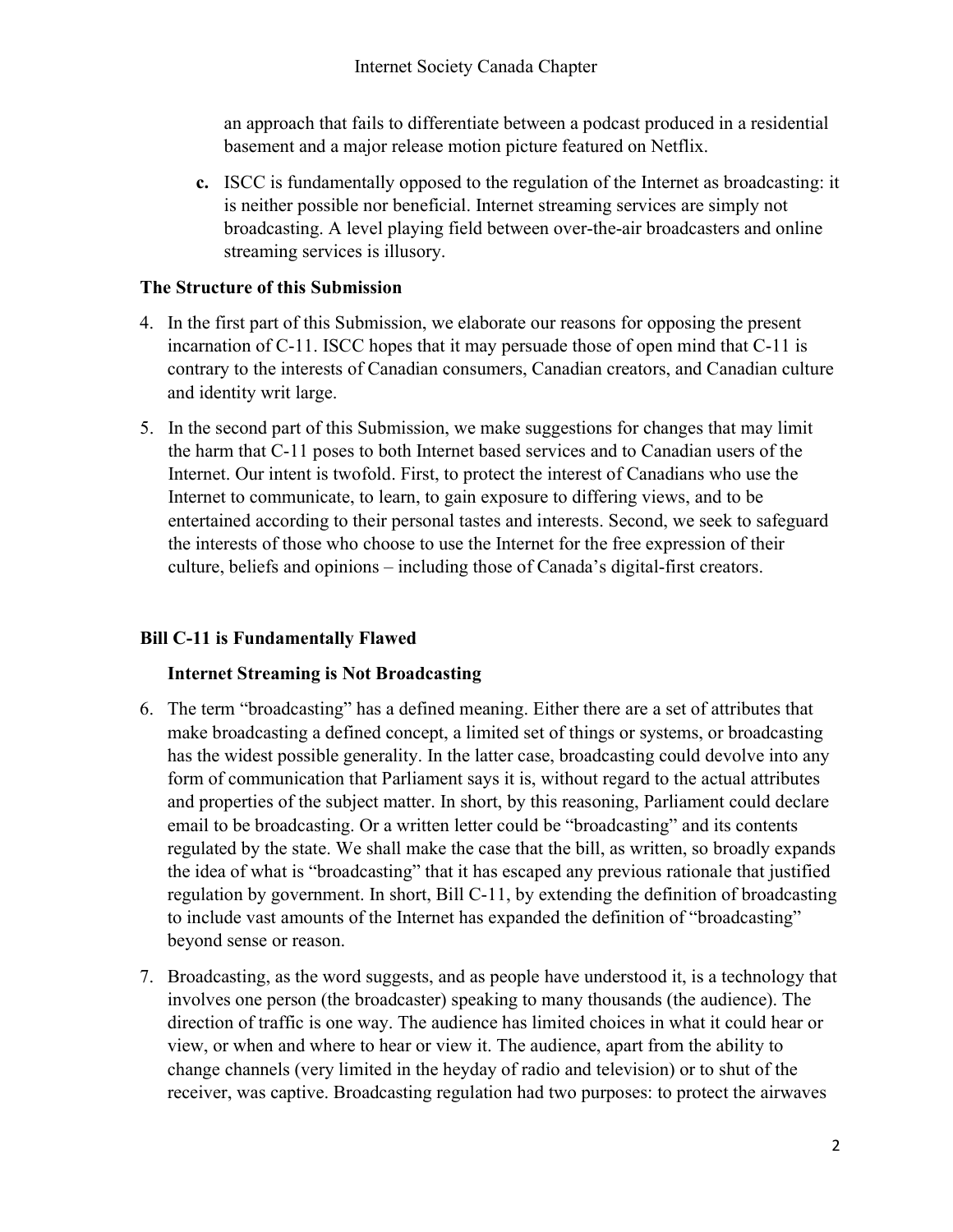from harmful interference; and to protect the public audiences from the misuse by broadcasters of their near monopoly power to imperil public morals, transgress social norms, or attempt to influence political opinion.

- 8. The current broadcasting world consists of approximately 4000 licensees regulated by the CRTC. There is an implicit bargain between the holders of broadcasting licences and their regulator: the licensee will obey the myriad rules imposed by the regulator – in return the regulator will protect the economic interests of the licensee. This regulatory bargain is still reflected in paragraph 3(1)(b) of the Broadcasting Act.
- 9. Traditional broadcasters benefit from a host of regulatory and legislative measures that have created a walled-garden around traditional broadcasters and their supply chains. Its benefits include simultaneous substitution, tax penalties for Canadians advertising on US stations, genre protection, regulatory barriers to entry (no licence will be issued where a new station might result in the economic failure of an existing licensee). Licences are issued, and their ownership transferred, by means or regulatory beauty contents, with each participant trying to show how perfectly their promises of performance will meet the regulatory agenda of the CRTC.
- 10. This tightly regulated world was blown apart by the Internet. C11 seeks to reverse the effects of this technological and business revolution. By declaring all audio- and audiovisual content on the Internet to be broadcasting, the closed system of few voices -which is the basic idea of broadcasting - can be made perpetual. It is a kind of reverse takeover of the Internet. The tiny Canadian broadcasting system – tiny on the scheme of things – can take on the world of the Internet by the mere trick of redefining "broadcasting".
- 11. Where broadcasting was one voice speaking to many, the Internet permits variable means of speaking. The vast bulk of audio and audio-visual content on the Internet is accessible only on demand. The audience is not captive. There are always other voices to be heard. Except for live streaming, the listener or viewer chooses what, when and where to hear it. When speaking of the so-called web giants – the streamer does not choose what will be heard or viewed. The individual audience member is in a private relationship with the transmitter of the content. In effect, each audience member self-curates the programming they will consume. Expressive power is in the consumer. Audio and audio-visual material on the Internet is narrowcasting in its purest form – the precise opposite of broadcasting.
- 12. Of course, this only true if "broadcasting" has a real and true definition grounded in fact. C-11 does its best to eliminate any technological, business, or other attributes that make broadcasting definable. In C-11, broadcasting is a "program" and a program is fullmotion visual, audio or audiovisual communication. It can be encrypted, and therefore available only to those with decoders. It can include those who earn revenues from their communications or those who communicate without prospect of revenue. Non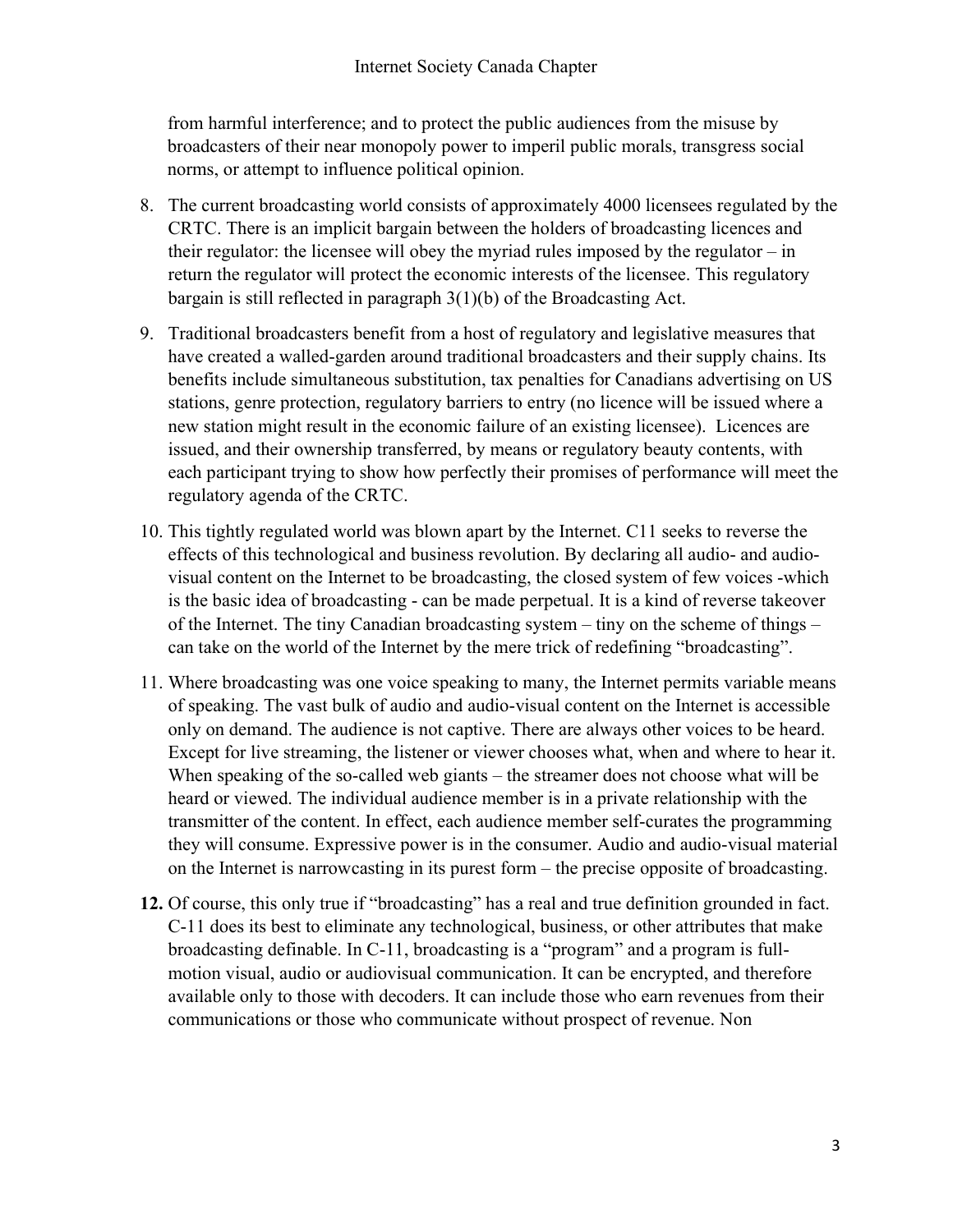commercial user generated content is outside regulation, but if the content generates revenue directly or indirectly, it is within the CRTC's regulatory powers.

#### Impact of C-11 on the Internet

- 13. ISCC readily agrees that there may be aspects of Internet streaming or content that merit public policy attention – and even regulation. What we contend is that broadcasting regulation of Internet content services is wholly inappropriate and will prove harmful to Canadians who access Internet content, the providers of Internet content, and those who create Internet content.
- 14. C-11 is based on the tragic illusion that all audio and audio-visual content on the Internet is a program, and that any person who transmits a program on the Internet is a broadcaster rather than a communicator. For this misconception we fault the report of the Broadcasting and Telecommunications Legislative Review Panel. It conceived the Internet to be another form of broadcasting – rather than as a unique and unparalleled development. When all you have is a hammer, everything looks like a nail. When the only problem communications policy has to solve is how to subsidize Canadian television production, then the Broadcasting Act – suitably modified - can embrace and absorb the Internet. And for a certain class of broadcasting enthusiast, this approach may actually seem viable. To the ISCC, it seems absurd and dangerous.
- 15. The fatal ambiguity of C-11 is that it pretends to be about "broadcasting", roughly as people have always understood the term. By emptying the definitions of broadcasting and "programs" from specific content and their technological context, the authors and supporters of C-11 have not had to address reality. C-11 is a radical departure from the principles and purposes of broadcasting regulation. It brings a massive range of free communication under the umbrella of the CRTC, and treats Internet creators and content providers as if they were traditional broadcasters. In seeking to protect the interests of those who supply content and services to traditional broadcasters, it jeopardizes the interests of broad swaths of Canadian culture that has had no place in the regulated broadcasting industry.
- 16. C-11 is not about broadcasting: it is about protecting the economic interests of a niche of Canada's music and video industries. In doing so, it imposes an economic and regulatory burden on all Canadian users of the Internet – consumers and creators alike. It is not about bringing "broadcasting" regulation up to date. It is not even about "streaming". It is about controlling content on the Internet, the persons who transmit content on the Internet, and what reaches the persons who access Internet content.
- 17. With the adoption of C-11 the population of regulated entities will expand to potentially millions. The reach of C-11 is not limited by Canada's borders. The Bill deems a person or entity that makes any transmission of programs over the Internet to be an online undertaking. Thus, any individual who posts audio or audio-visual material on a website that is available to the public is perforce subject to the broadcasting jurisdiction of the CRTC. This would include podcasts or vlogs, home handyman or homemaker tips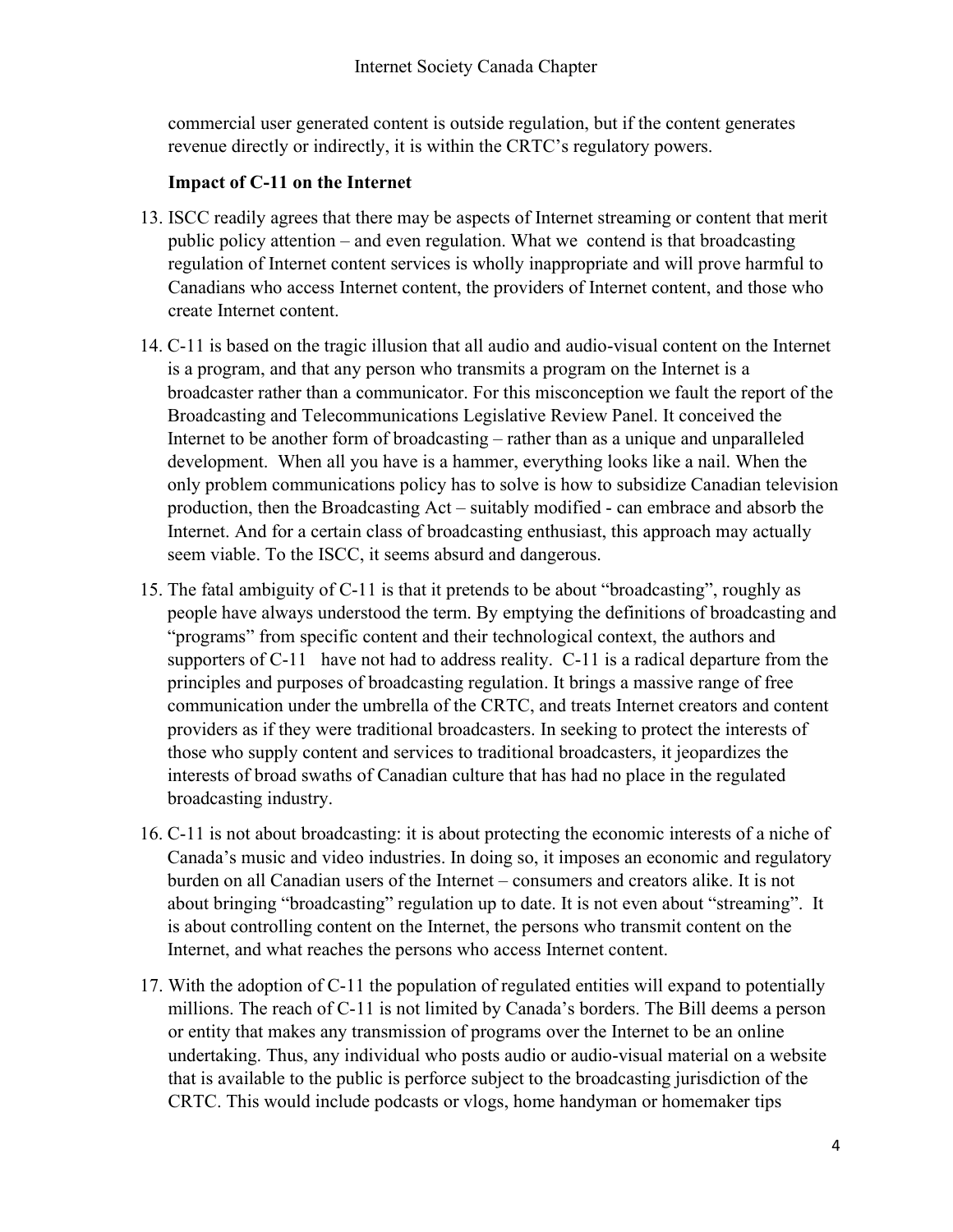videos, church services conducted over Zoom, as well as virtually all user generated and digital first content on social media platforms.

- 18. Instead of introducing an actual Online Streaming Act one that would have considered the unique nature of Internet delivered content and the functioning of the markets for that content – C-11 tries to stuff the most vibrant and adaptive marriage of technology and culture within the stultifying embrace of the regulated broadcasting system. Bill C-11 seeks to prolong and reinforce the supply-side dynamics of broadcasting regulation. C-11 fails to affirm or even acknowledge the primacy of the audience and its right to choose the programming that suits it.
- 19. Bill C-11 seeks to turn the Internet into a mere extension of the Canadian broadcasting system – a dying artifact of  $20<sup>th</sup>$  Century technologies.

## The Level Playing Field

20. There is no prospect that the benefits enjoyed by traditional broadcasters (see paragraph 9) will be extended to online streaming services (nor should they be!). By definition, a system that will impose burdens upon Internet streaming services without extending to them the benefits of the regulatory system will not create a level playing field. It is farcical to suggest that any possible regulatory outcome of the adoption of C-11 will result in a leveling of the regulatory playing field. C-11 is an attempt to tip the playing field to the advantage of the players who have benefited most from the existing regulatory framework.

## C-11 Captures Ordinary Canadians

- 21. While s. 2.3 of Bill excludes some instances of streaming services that would otherwise be caught by the Act, they do not go nearly far enough in ensuring the legislation focuses on services that are truly of consequence in the digital marketplace. For instance, neither charities nor religious organizations are exempt. Nor does s. 2.3 shelter the online activities of individuals, whether professional or amateur.
- 22. Social media platforms are far from the only places on the Internet where entities and individuals may transmit audio or audio-visual content on the Internet. Individual and community websites abound with such content. Neither s. 2.3 nor 4.1 addresses the much broader regulatory reach of C-11.

## User Generated Content

23. Computer based technologies empower individuals to create video and sound productions in the same way they write emails or talk on telephones. We use the term User Generated Content (UGC) for this. It includes the cute baby and cute pet videos, the capture of newsworthy events like tornados and car crashes, civil unrest and a host of other situations and context. Here, however, we wish to address more specifically user generated content that consists of artistic performances such as song, dance, acting, mime and every variant imaginable. This form of artistic expression is most commonly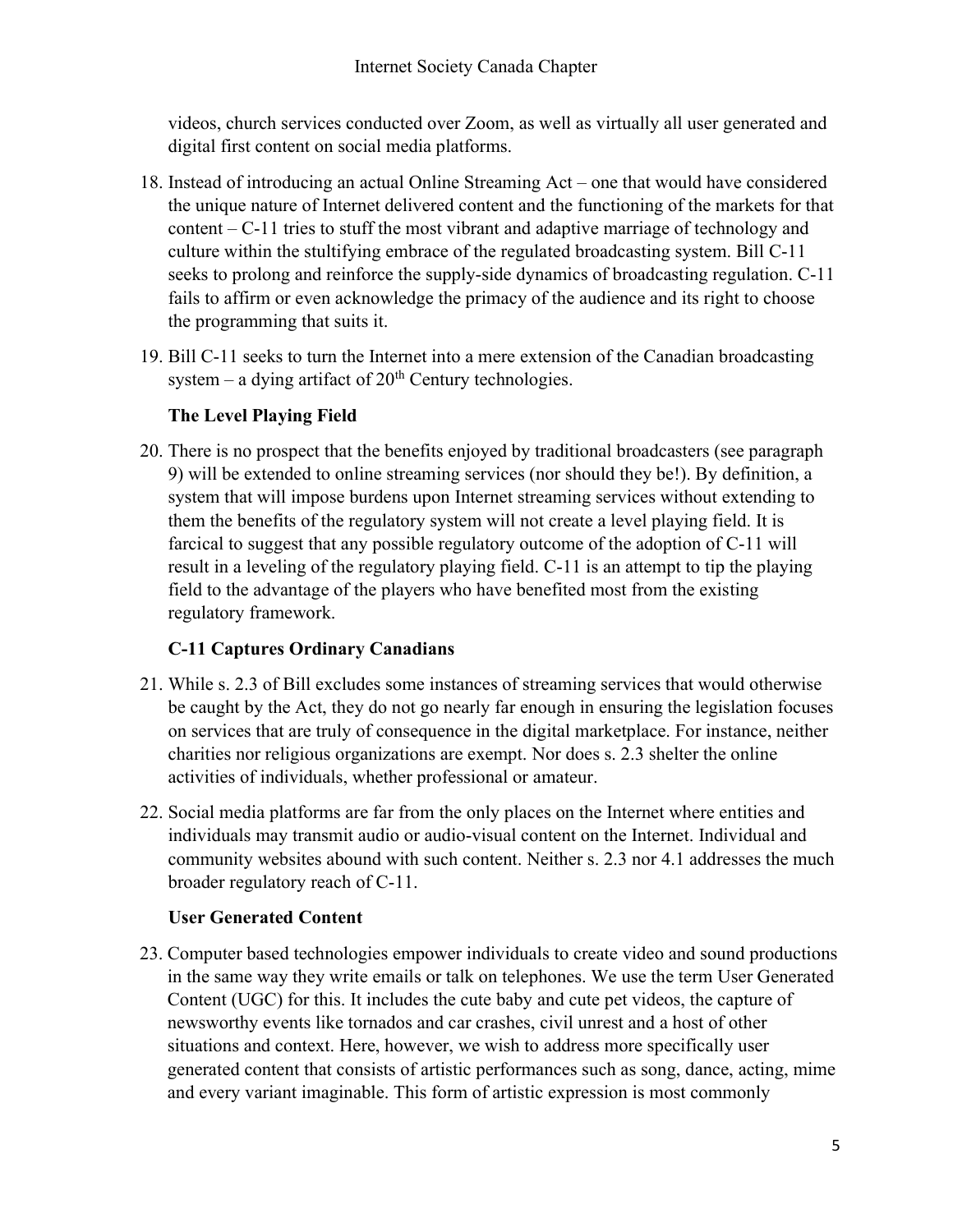uploaded to social media platforms, of which there are a growing number. It is this content that is the basis for a burgeoning media economy that is built on the Internet and has no relationship to the world of traditional broadcasting.

- 24. The main virtue of UGC is that it has extremely low barriers to entry. It also has virtually unlimited and costless export potential. At its most basic level, anyone with a smartphone can record a performance and post it to a social media platform. UGC creators do not necessarily need studios, production facilities, elaborate camera and recording equipment, specialized operators, postproduction professionals, scriptwriters, composers and the other trappings of traditional sound and audio-visual production. As a result, almost anyone with minimal savvy can create content.
- 25. The ease of entry has some interesting impacts. First, traditionally disadvantaged groups have the ready means to participate in the creation of Internet content. New Canadians, Canadians of diverse ethnocultural backgrounds, racialized communities, indigenous Canadians, persons with disabilities, and persons of diverse sexual orientation and gender identities and expressions all have found a place on social media platforms, and reach both broad and niche audiences worldwide.
- 26. Canadian artists have been exceptionally successful in creating content that attracts large number of followers on social media – many earning their primary income from revenue derived from social media.
- 27. C-11 poses a threat to the vibrant world of UGC. Things like Canadian content rules, discoverability rules and recommendation requirements are likely to by-pass this new and expanding creative community. The application of broadcasting rules to UCG will undermine the stated policy objectives of the Broadcasting Act, and potentially harm the very disadvantaged groups that Canadian policy seeks to promote.
- 28. ISCC opposes the imposition of the Broadcasting Act to user generated content for the same reasons we would oppose its extension to emails and telephone calls: it is simply inappropriate.

#### CanCon Rules Ignore Genuine Canadian Content

- 29. ISCC supports the creation of Canadian music and video production. It supports requiring the major Internet streaming services to contribute to the creation of Canadian music and video productions. In doing so, however, ISCC urges an expansion of the definition of Canadian content to ensure that productions that are based on authentic Canadian themes, on works by Canadian writers and composers, that are set in authentic Canadian locales and portray identifiably Canadian characters can obtain certification as Canadian productions.
- 30. Instead of enlarging the scope for new and culturally distinct Canadian programing, Bill C-11, through subsection 11.1(1.1), attempts to freeze in place the existing system that puts industrial criteria above cultural criteria. It seeks to lock Canadian content into a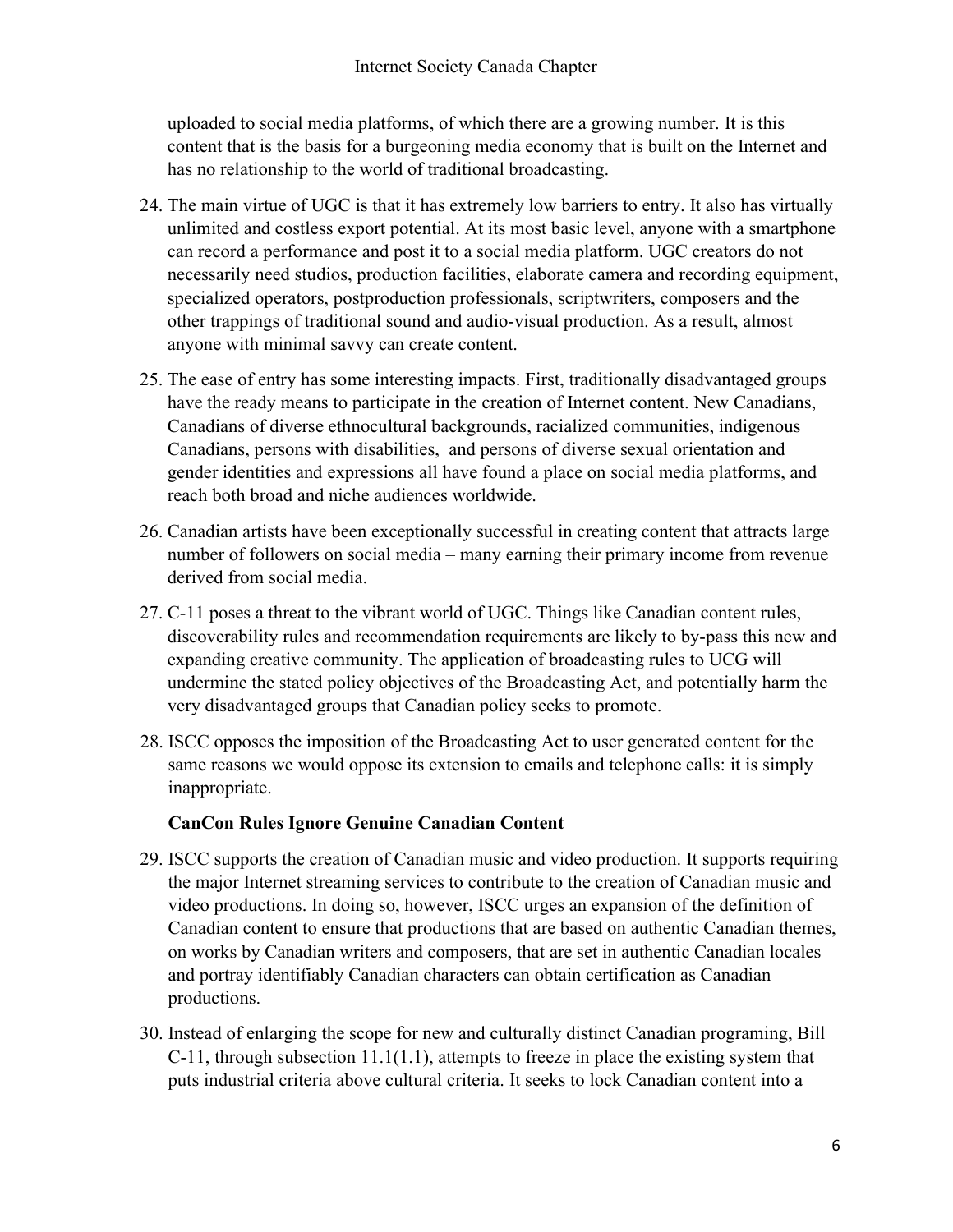supply side system sheltered from market engagement with its consumers. It is a system where producers must please the regulator rather than their audience.

31. ISCC believes any new definition of Canadian content must permit streaming services to own and exploit the intellectual property rights to content that they have funded, so long as that content meets the cultural imperatives required for certification.

#### Discoverability and Recommendation ("Showcasing")

- 32. C-11 is not content with preserving the trappings of the existing CanCon regime: it seeks to add new tools – discoverability and recommendation – to the inventory of privileges to be extended to the production industry. That industry relies on the obligations imposed upon broadcasters to create a captive clientele. The Internet has freed that clientele. The production industry seeks to interrupt the nexus between the consumer and the content he or she prefers – to put an algorithmic thumb on the scales of individual preference.
- 33. Both discoverability and recommendation (showcasing) pose technical and legal issues that threaten to cause harm to the mechanisms by which individuals seek the programming they desire and the expressive rights of those who may be forced to recommend Canadian programs against their better judgment.
- 34. The discoverability requirement must fail because there is no single system for identifying Canadian content – certified or otherwise. Nor does the proposal address forms of content that are dissimilar to that for which the film and certification regimes were created.
- 35. The proposed requirement that Internet streaming services "recommend" or "showcase" Canadian content is not a legally neutral or sustainable requirement. The decision to recommend a program is one of taste, expertise, business interest and judgment. It is an expression of opinion about a work. In effect, C-11 seeks to force streaming services to recommend content contrary to their best judgment. This amount to forced speech and is contrary to the freedoms guaranteed by section 2 of the Canadian Charter of Rights and Freedoms.
- 36. ISCC opposes the imposition of both discoverability and recommendatory obligations on Internet based streaming services – whether composed of user generated content or gated streaming services.

#### C-11 Can be Improved: Key Amendments

- 37. ISCC proposes a number of amendments to C-11 that would resolve its most serious flaws. In the following paragraphs, we highlight the issue and have suggested some technical wording that may be helpful to the Committee in its study of Bill C=11.
- 38. The primary flaw in C-11 is in its broad capture of all programs and all services on the Internet. This over capture, that then requires a process of exemption to winnow out the minnows from the whales is unnecessary and dangerous. ISCC proposes that the requirement to contribute to the funding of Canadian programs be limited to streaming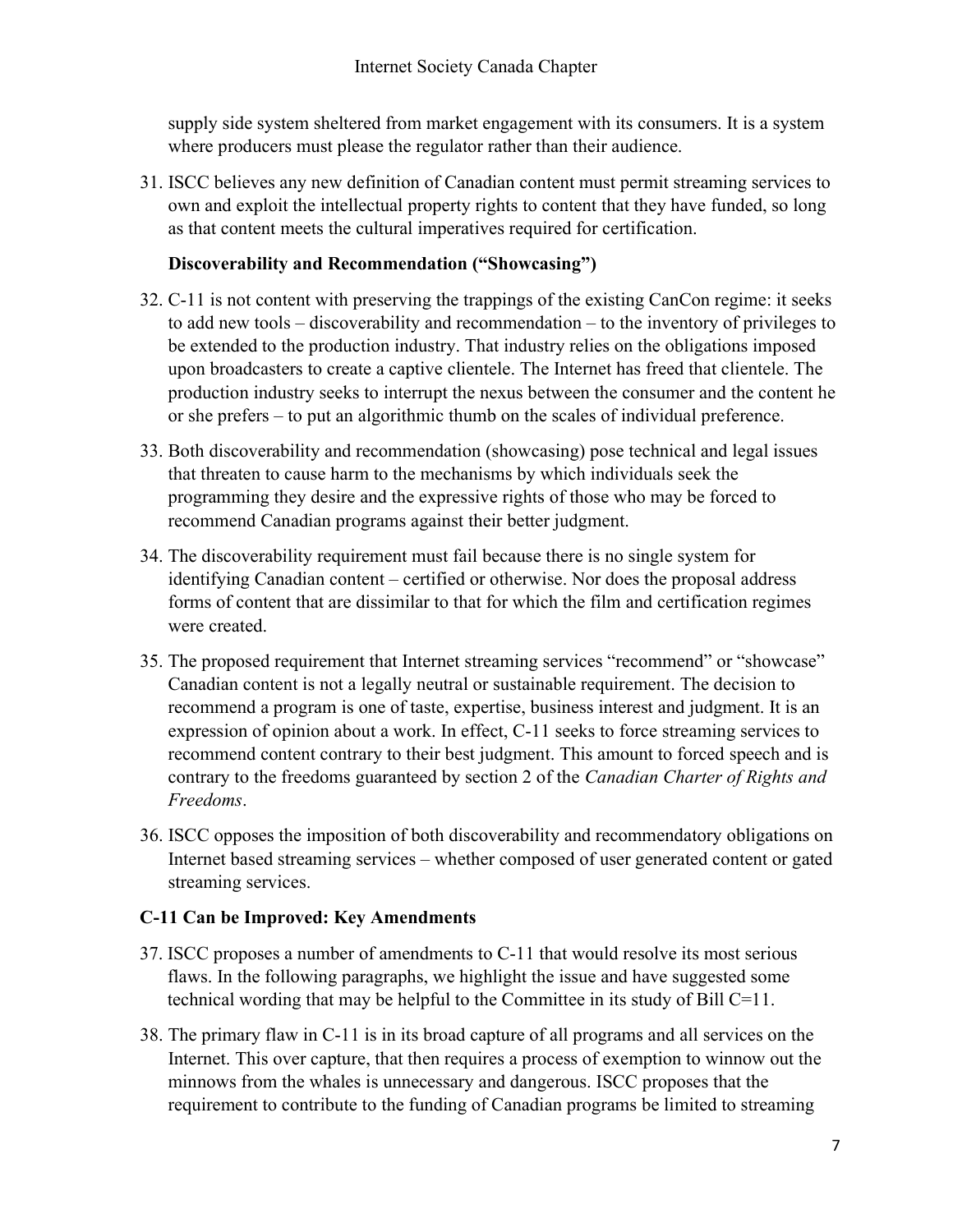services that derive revenues from the Canadian market in excess of \$150 Million. This is a simple and easy to administer test and does not require boiling the oceans to find the submarines.

#### Clause 2, subsection (3) is amended by adding the following:

#### Exclusion – Small Online Undertakings

2.4 This Act does not apply to an online undertaking whose revenues in Canada from paid subscriptions and embedded advertising do not exceed \$150 Million.

39. Foreign language streaming services pose no threat to the traditional broadcasting system or those who create the content for that system. We recommend that streaming services that deliver services in languages other than French, English and indigenous languages that are habitually spoken in Canada should be exempt from the application of the Act.

#### Clause 2, subsection (3) is amended by adding the following:

#### Exclusion – Foreign Language Services

2.5 This Act does not apply in respect of an online undertaking whose programming is primarily transmitted in languages other than French, English or an indigenous language that is habitually spoken in Canada.

40. The Act should recognize that the Canadian broadcasting system should be moulded by the choices of individual Canadian rather than by regulatory imperatives and that market forces are beneficial in enabling Canadians to make programming choices

## Subclause  $3(3)$  is amended by adding after subparagraph  $\#(1)(d)(i)$  of the Act:

(i.1) reflect and be responsive to the preferences and interests of its audiences;

(i.2) to the extent possible rely on market forces to ensure that Canadians obtain the programming of their choice;

41. User generated content uploaded to social media should not be subject to the Act. We would recommend the deletion of subsections 4.1(2), (3), and (4).

#### Clause 4 is amended by deleting subclauses (2), (3) and (4).

42. The Government has on a number of occasions stated its intention to make use of the power of direction over the CRTC to pre-empt regulatory processes – in particular with respect to limiting the application of the Act, and to defining what is a Canadian program. Act. Other areas are likewise ripe for the exercise of the directive power. Clause 8 of C-11 limits the ability of Parliament to provide oversight of the use of this extraordinary power. ISCC recommends that C-11 be amended to restore the kind of oversight that is provided by the current Act: a referral to a committee of each House of Parliament and the passage of at least 60 sitting days before a directive may be made final. By deleting Clause 8 of the Bill, the existing safeguards for Parliamentary oversight remain operative.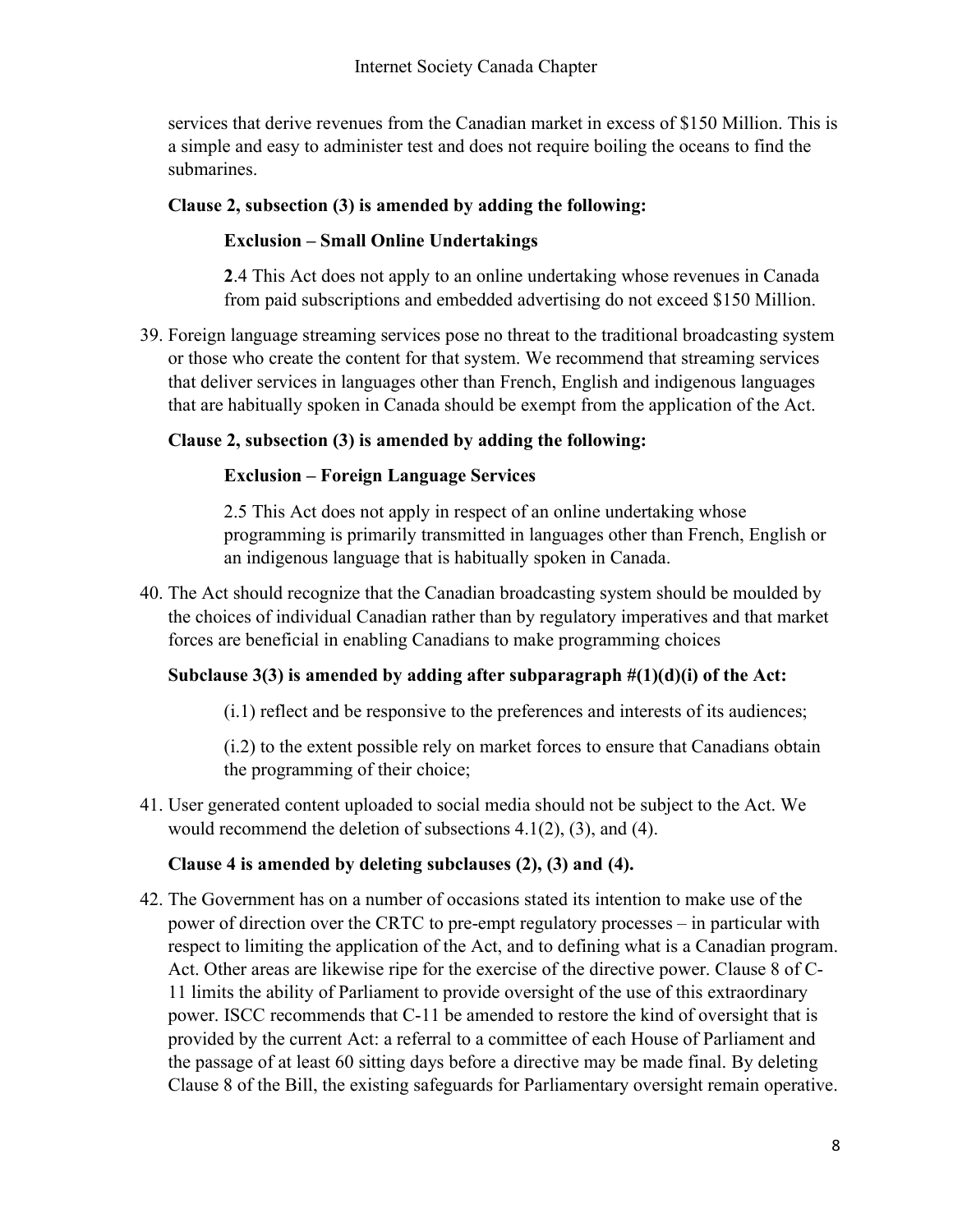## Clause 8 is deleted.

43. Remove the discoverability and recommendatory obligations from C-11. The discoverability requirement is contrary to the interests of individuals who want to see programming based on their personal choices and history of choices. It is also a form of forced speech that raises Charter issues. The recommendation ("showcasing") requirement is clearly a form of forced speech that violates section 2 of the Charter.

## Clause 10 is amended by deleting in paragraph 9.1(1)(e) the words following the word "public" in line 2.

44. Online undertakings – domestic or foreign – should not be subject to the extraordinarily intrusive regulation of the broadcasting regime. Online undertakings should be exempt from the application of sections 9.1 and 10 of the Act, except to the extent required to determine the amount of revenues a service may have generated from the Canadian market.

## Clause 11 is amended by adding after subclause 10)(2) the following:

(2.1) Sections 9.1 and 10 do not apply to an online undertaking except for paragraphs  $9.1(n)$  and (o) and paragraphs  $10(1)(i)$  and (i).

45. There is a legitimate concern that foreign online undertakings who are required to pay into music, film or video funds may not be able to access those funds. ISCC believes that foreign online undertakings should be on an equal footing with their Canadian peers. This should be guaranteed by the legislation.

## Clause 12 is amended by adding after subsection 10.1(8):

(9) Where a foreign owned online undertaking is required under subsection (5) to pay an expenditure to a person or organization, or into any fund, that undertaking shall enjoy all the benefits available from any such person, organization or fund as if they were Canadian owned and controlled.

46. C-11 is a radical change to the regulation of communications. It targets for regulation as broadcasting the most vibrant and innovative engine of social and economic change that mankind has ever encountered. It is typical, when new legislation is introduced, that it be submitted to Parliamentary review, in order that it can be assessed whether the legislation is has been effective in addressing the issues that gave rise to it. C-11 lacks such a provision. ISCC recommends that there be a provision for Parliamentary committee review within 5 years of the coming into force of C-11.

## That a new Clause 31.1 be added following Clause 31 of the Bill as follows:

## Three-year review

93. As soon as feasible after the third anniversary of the day on which this section comes into force and after each subsequent third anniversary, a review of this Act and of its administration and operation is to be commenced by a committee of the Senate, of the House